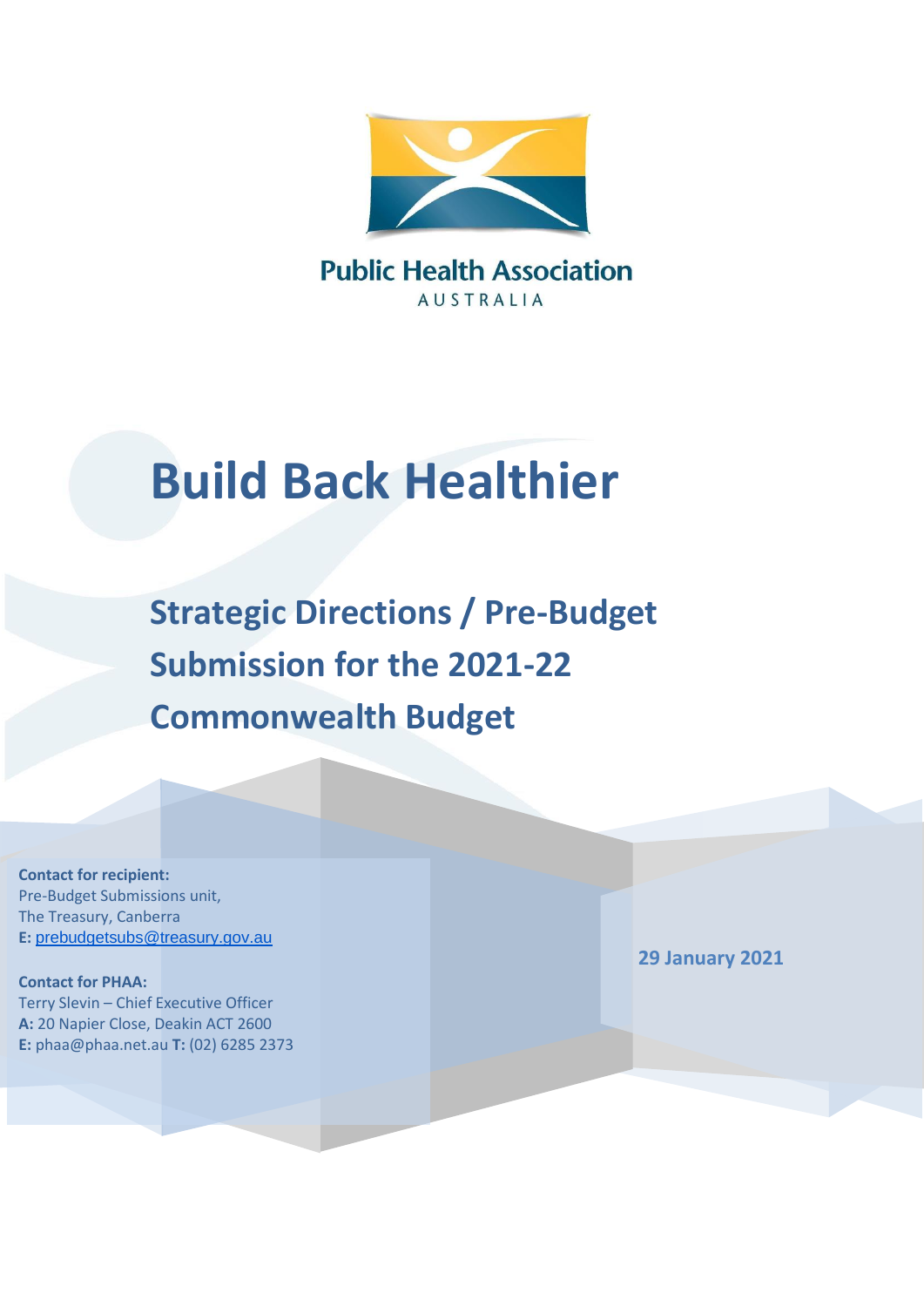## **Contents**

| <b>Introduction</b>                                    | $\overline{a}$ |
|--------------------------------------------------------|----------------|
| <b>Economic and strategic background</b>               | 5              |
| A national approach to population health investment    | $\overline{7}$ |
| A national approach to a public health workforce       | 8              |
| Near-term chronic illness program investments          | 11             |
| The role of welfare and equity in a healthy population | 12             |
| Climate change and the population's health             | 13             |
| <b>Aboriginal and Torres Strait Islander health</b>    | 14             |
| <b>Conclusion</b>                                      | 16             |
| <b>References</b>                                      | 17             |
|                                                        |                |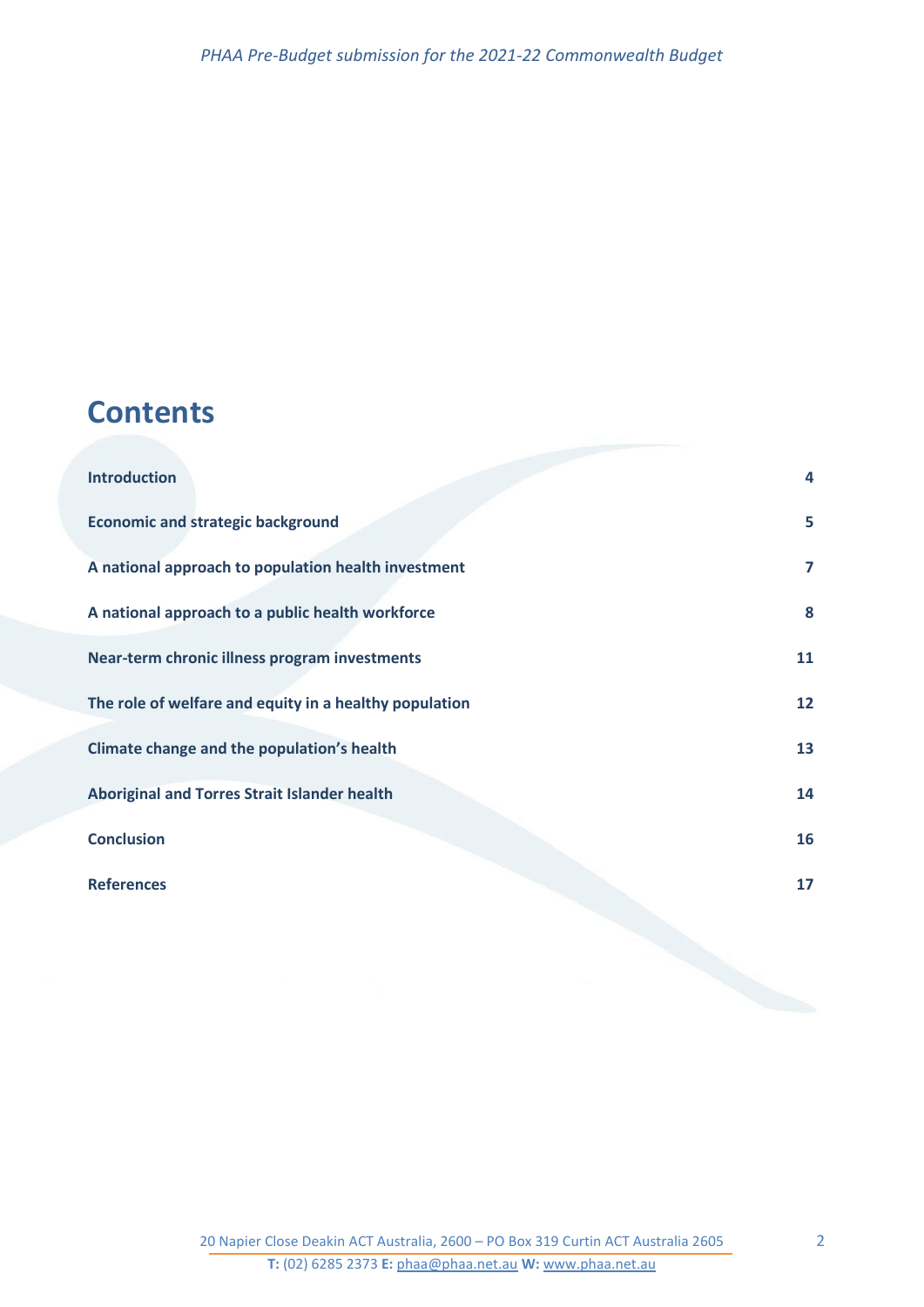

**Public Health Association AUSTRALIA** 

> The **Public Health Association of Australia** (PHAA) is recognised as the principal non-government organisation for public health in Australia working to promote the health and well-being of all Australians. It is the pre-eminent voice for the public's health in Australia.

> The PHAA works to ensure that the public's health is improved through sustained and determined efforts of our Board, National Office, State and Territory Branches, Special Interest Groups and members.

> **We believe** that health is a human right, a vital resource for everyday life, and a key factor in sustainability. Health equity and inequity do not exist in isolation from the conditions that underpin people's health. The health status of all people is impacted by the social, cultural, political, environmental and economic determinants of health. Specific focus on these determinants is necessary to reduce the unfair and unjust effects of conditions of living that cause poor health and disease. These determinants underpin the strategic direction of the Association.

> **Our mission** as the leading national organisation for public health representation, policy and advocacy, is to promote better health outcomes through increased knowledge, better access and equity, evidence informed policy and effective population-based practice in public health. Members of the Association are committed to better health outcomes based on these principles.

> **Our vision** is for a healthy population, a healthy nation and a healthy world, with all people living in an equitable society underpinned by a well-functioning ecosystem and a healthy environment, improving and promoting health and wellbeing for all.

> The reduction of social and health inequities should be an over-arching goal of national policy, and should be recognised as a key measure of our progress as a society. Public health activities and related government policy should be directed towards reducing social and health inequity nationally and, where possible, internationally.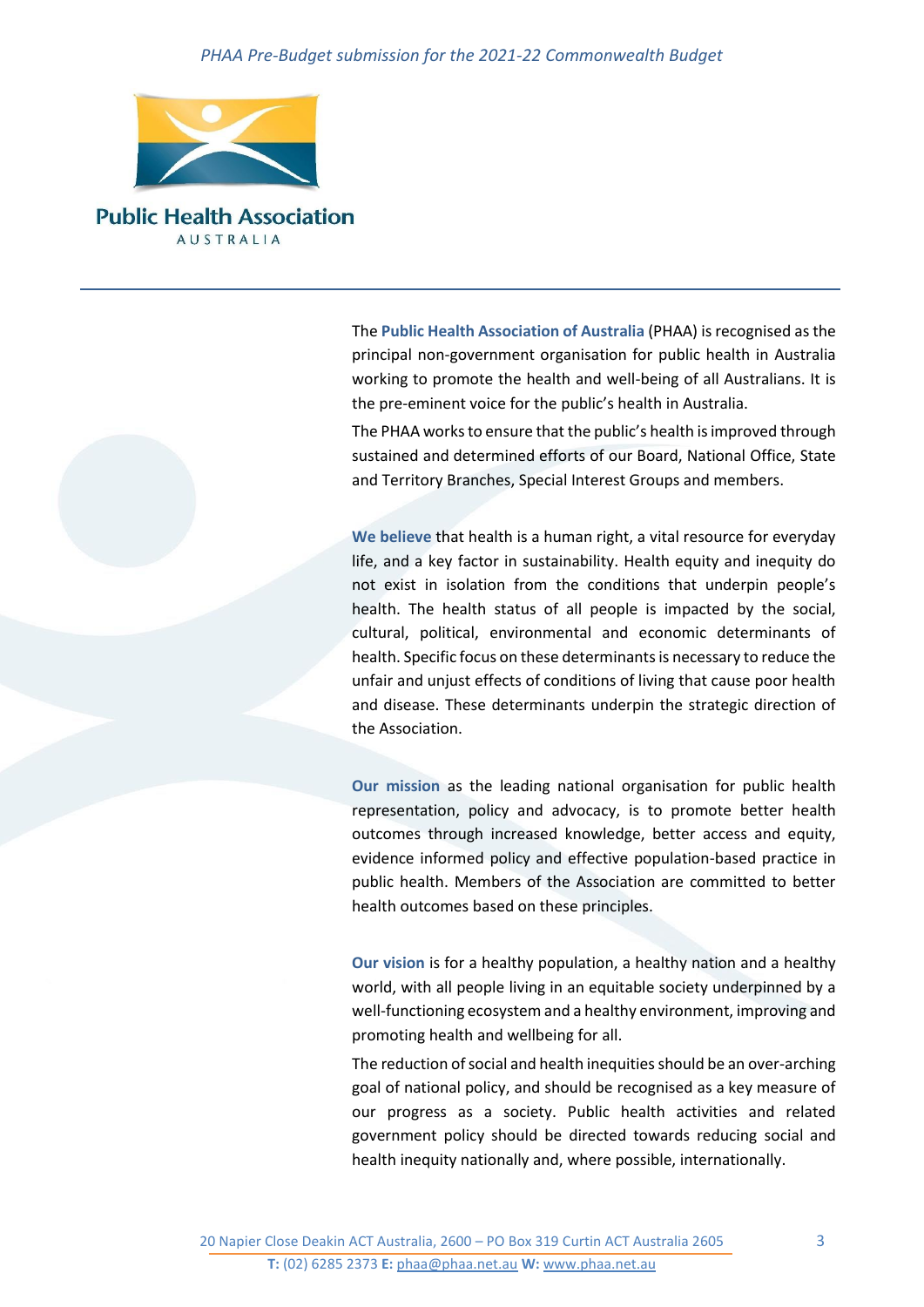## <span id="page-3-0"></span>**Introduction**

Every Budget sets a national strategic direction. In 2021, strategy-makers for the Government should recognise that the future of the Australian economy as a whole will depend more than ever on building a society which is strong in terms of population health.

Australia's strategic position – and its resulting budgetary position – is at a potential tipping point. The economic and wider social impacts of COVID have been highly dramatic, as have their fiscal impacts on government budgets across the nation. In order to *build back healthier*, government strategy now needs to recognise that the way in which we manage the population's health is, more than at any previous point, determinative of our future economic wellbeing.

Population health in all its manifestations – but primarily in respect of the major determinants of chronic disease and their impacts on economic productivity – should therefore be a major strategic theme in the coming 2021-22 Budget.

Needless to say, communicable disease control sits front and centre as the most immediate matter of population health concern. The pandemic of 2020+ has provided people everywhere with a crash course in the issues and the responses required to protect the community. PHAA commends the efforts of all Australia's governments in their management of the pandemic so far. The response has been evidencebased, and by international comparisons very effective. For the coming year, we fully appreciate that pandemic response will continue to be a dominant concern of the 2021-22 Budget. In this submission, we will focus on the public health workforce as a key part of that response.

Nonetheless, the social, economic and fiscal shocks caused by the pandemic force our governments to make plans for a major economic reconstruction. As that work unfolds, the degree of chronic disease in our nation will powerfully determine the extent of our economic productivity, standards of living and overall wellbeing.

In addition, as trade and travel relations with other countries recovers coming out of this crisis, we have an opportunity to position Australia as one of the world's *healthiest nations*, not only in terms of communicable disease control, but generally. This will have major implications for our goals relating to tourism, travel, educational services and connections, international workforce mobility, and immigration

Handled well, Australia could adopt a national strategy based on stronger health in every part of the community. Conversely, failing to do so would leave major economic drag forces on the economic and fiscal recovery task ahead.

Fortunately, a 'healthier nation' strategy is not impeded by insurmountable financial demands. Compared to the costs forced upon us by the pandemic, the scale of investments related to disease prevention are relatively modest. For many years, research has shown that public health interventions are relatively inexpensive, relatively strong in terms of benefit-cost ratios or 'returns on investment', and attract public support. There are also revenue options built into to some public health policy propositions that would provide automatic fiscal offsets for expenditure on population health investments.

#### *Alignment with existing government policy directions*

This year's Budget comes at precisely the moment that the Government is completing its *National Preventive Health Strategy* (NPHS), intended to form part of the Government's *Long-Term National Health*  Plan (2019).<sup>1</sup> PHAA hopes that the NPHS will lay out plans for a significant new policies and an evidencebased investment direction-setting 'mechanism'. We have argued for a commitment to Commonwealth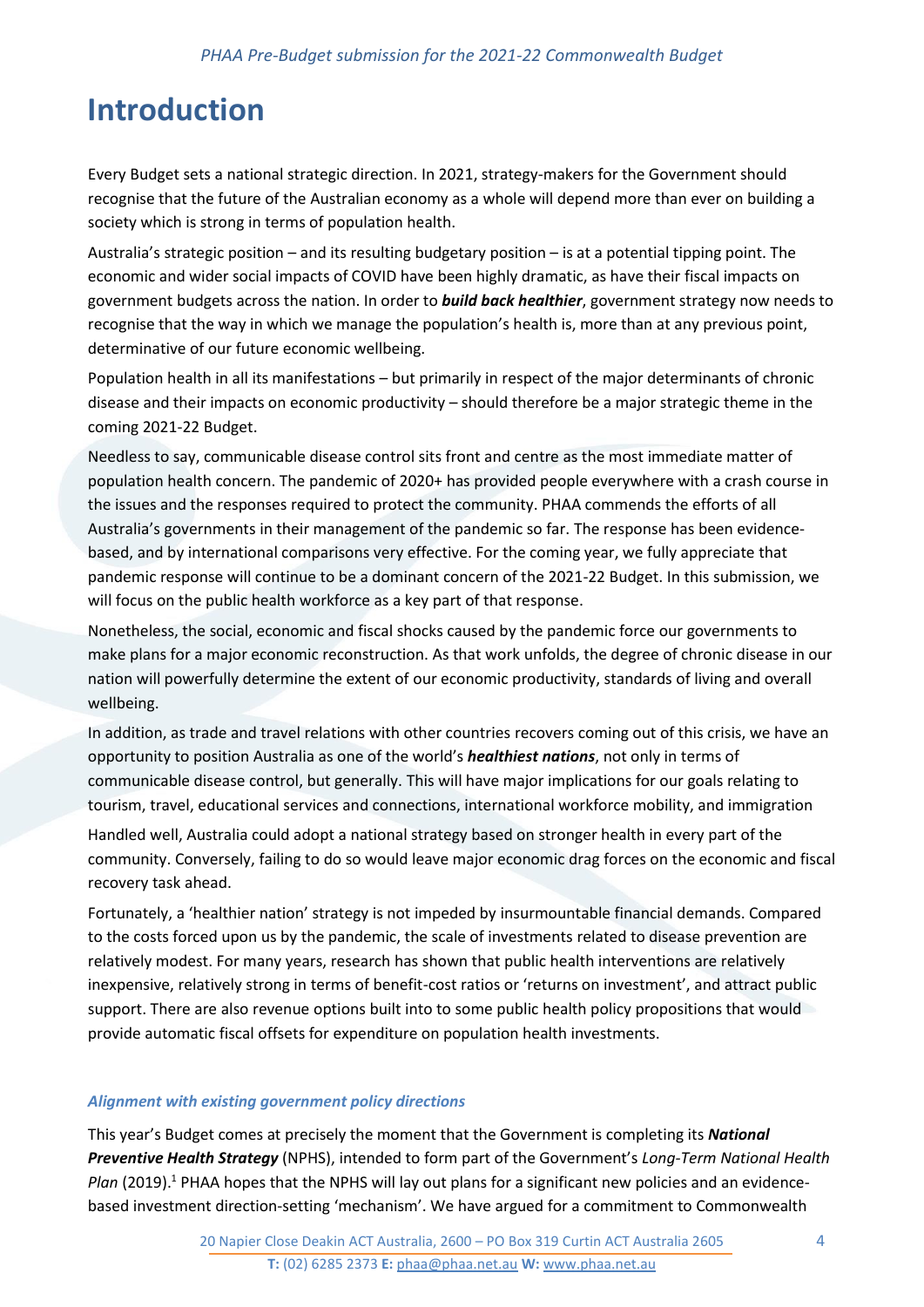health expenditure being rebalanced to embrace a target that 5% of expenditure is directed to disease prevention investment, with 95% continuing to be consumed by illness treatment costs.

In addition, Government commitments announced during 2020 clearly flagged the need for an expanded Australian public health workforce. Work is currently underway at state level to reform the landscape of that workforce, in terms of attraction, education and training, career structure, and long-term commitment to expanded workforces. This workforce planning needs to cover not only communicable disease management, but the whole interrelated effort of chronic disease management and minimisation. The Commonwealth has made a public commitment to these strategic directions. The coming Budget has a role to play in resourcing this vital national strategic effort.

## <span id="page-4-0"></span>**Economic and strategic background**

#### *The overall economic significance of disease prevention*

The economic case is simple and powerful: prevention (or minimisation) of disease in the community saves governments – and the private economy – very significant costs in terms of financial and labour resources. The benefits of having stopped something from happening are often difficult to perceive. But the COVID-19 pandemic has provided a tragically clear demonstration. We must learn from this experience.

According to the Productivity Commission, on average Australians live for around 13.2% of their lives in ill health – one of the highest proportions of any OECD nation, exceeded only by people in Turkey and the United States<sup>2</sup>. This is a major economic and social challenge. National economic and fiscal policy must be framed to address it.

Years spent in ill health present two major forms of economic loss: the opportunity cost of lost productivity during working years, and the direct cost (often increasingly expensive) of treatment and care. The reality is that we will inevitably expend resources on 'health'; but we have choices about whether we spend efficiently on preventing disease and maintaining wellbeing, or more expensively and less efficiently on treating illness.

The degree of wellbeing and health – or alternatively, the extent of disease – across the population is a major driver of that population's economic vitality, to say nothing of the social importance of wellbeing. Population health is also a major driver of the inflow and outflow of government revenues and expenditures.

For example, the OECD's Heavy Burden of Obesity: The Economics of Prevention report (2019)<sup>3</sup>, examining 52 developed member nations, calculated the economic impact of overweight and obesity, which is one of modern society's most common forms of ill-health, and a driver of several major disease conditions. The report put the estimated economic cost to Australia at an astonishing 3.1% of GDP, including lowered labour market outputs equivalent to the productive output of 371,000 full-time workers, as well as an average reduction in lifespan of 2.7 years per person.

To give another example, the November 2020 *Report of the Productivity Commission inquiry into Mental Health<sup>4</sup>* gave an estimate of the economic cost (measured as at 2018-19) of mental illness in Australia (comprising direct expenditure on mental healthcare and support services, lower economic participation, and cost of replacing the support provided by carers) at up to \$70 billion per annum.

These costs clearly form one of the largest economic burdens facing Australia's governments. They are drivers of continual pressure on national and state/territory governments to make our health systems (or more accurately, our *illness treatment* systems) more financially "sustainable". However, the concept of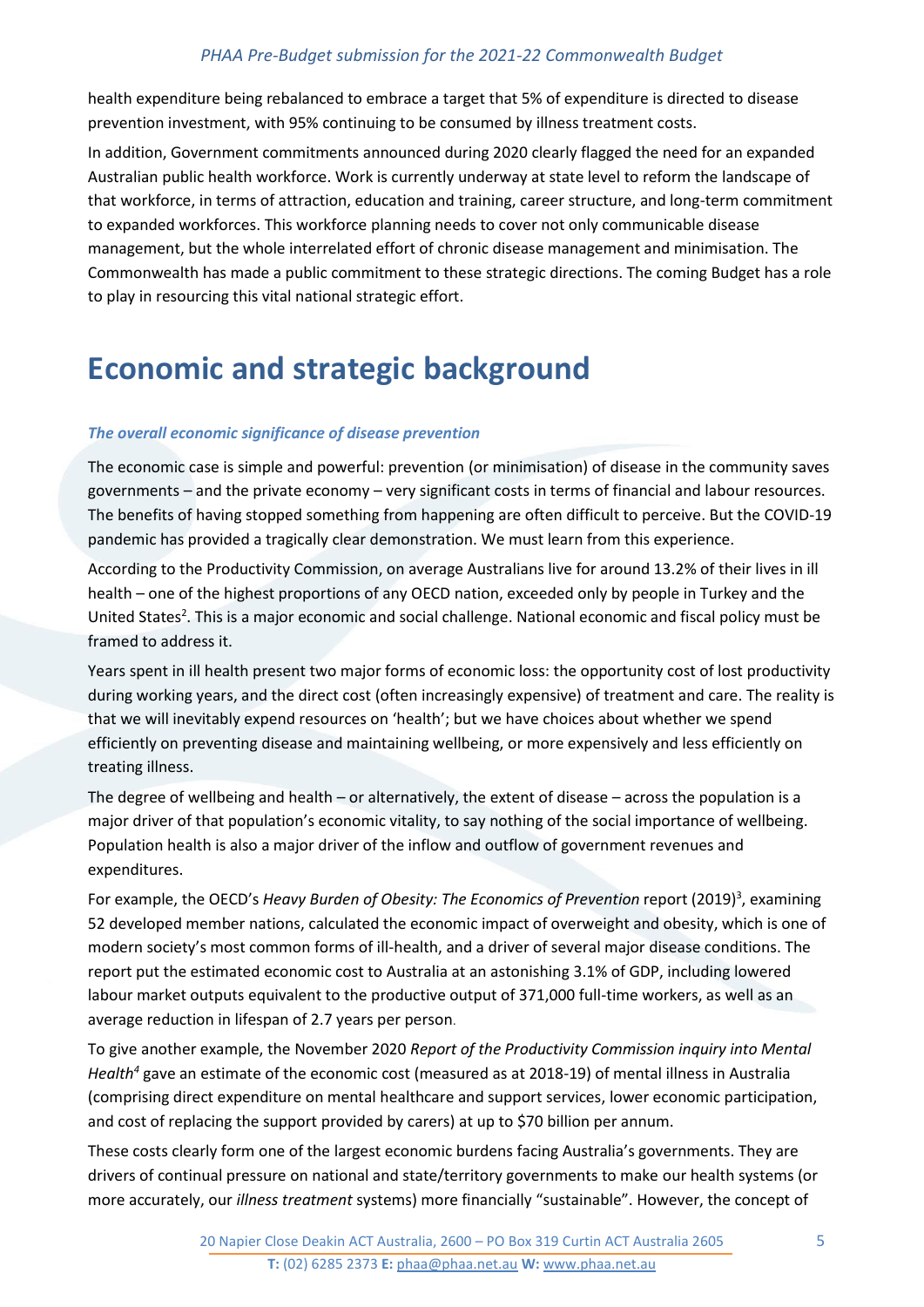sustainability does not simplistically imply a need for government expenditure constraint, but rather it makes a case for an holistic approach to ensuring that higher socio-economic policy goals can be delivered in a manner which can be reliably maintained over many years. In fact, too much *constraint* on investing in disease prevention and wellbeing is actually financially counter-productive in the long term, if it increases the extent of chronic disease and other illness and injury in the population.

In addition to the growing *scale* of problems of disease, their *spread* is becoming more socially uneven. Australia faces a steadily growing problem of economic inequality and inequity, including specifically inequity of health status and outcomes. While this is true of the population as a whole, the greatest challenges to wellbeing in Australia are the conditions faced by Aboriginal and Torres Strait Islander Australians, Australians of lower socio-economic status and resources, and rural and regional Australians. This inequality has a compounding nature, because socio-economic disadvantage persistently causes inability to take health enhancing action, and inability to access services to deal with illness.

#### *Existing strategic advice to the Australian Government*

**PHAA's 2020-21 Budget submission** (January 2020)<sup>5</sup> outlined an argument for the economic value of disease prevention investment. We also highlighted the significance of climate change for public health, noting in particular the public health impacts of the then-recent bushfires. We also noted the special circumstances of the conditions of disease in Aboriginal and Torres Strait Islander communities, which had been created as a result of Australia's history. The submission included specific proposals for a range of investment programs which government could adopt directly into its Budget decisions.

In August of 2020 the Treasury reopened 2020-21 Budget development to a second round of public submissions. *PHAA's supplementary 2020-21 Budget submission – Rebuilding a Healthy Society*<sup>6</sup> focussed on the state of the Australian public health workforce and institutional capacity, which had been exposed by the dramatic events of the pandemic. We also noted the need for strong socio-economic principles in the development of a 'recovery' Budget, highlighting the principles of the UN Sustainable Development Goals and the World Federation of Public Health Association's (WHO-endorsed) Charter for the Public's Health. The urgent need was for policy decisions to ensure that the unfolding pandemic did not make Australia a more unequal society, both in health terms and in terms of broader material means and wellbeing. The supplementary submission also developed approaches to developing Australia's public health workforce as well as reviewing the national institutional structures for disease control. We restated the availability of a range of low-cost, strong benefit-cost programs for the minimisation of chronic disease in Australia.

On many of our policy and investment proposals, PHAA's voice is supported by a wide range of other nongovernment organisations, including health organisations such as the Cancer Council, Obesity Coalition, Heart Foundation, Australian Medical Association, welfare organisations such as ACOSS, climate organisations such as the Climate And Health Alliance, and many others. There is strong collegiality in Australia on a range of public health principles and strategic directions.

Australian and international research also supports our directions and proposals. A decade ago the work of the ACE Prevention study demonstrated that many disease prevention initiatives have strong benefit-cost outcomes.<sup>7</sup> More recently the World Health Organisation (WHO) *Tackling NCDs Bust Buys* report (2017) 8 has provided governments with a benefit-cost assessed smorgasbord of public health investments, all with positive economic returns.

Indeed, Australian governments have accepted this advice at a strategic policy level. The Government's National Health Strategy of 2018-19 confirmed a direction to improve the health of all Australians. PHAA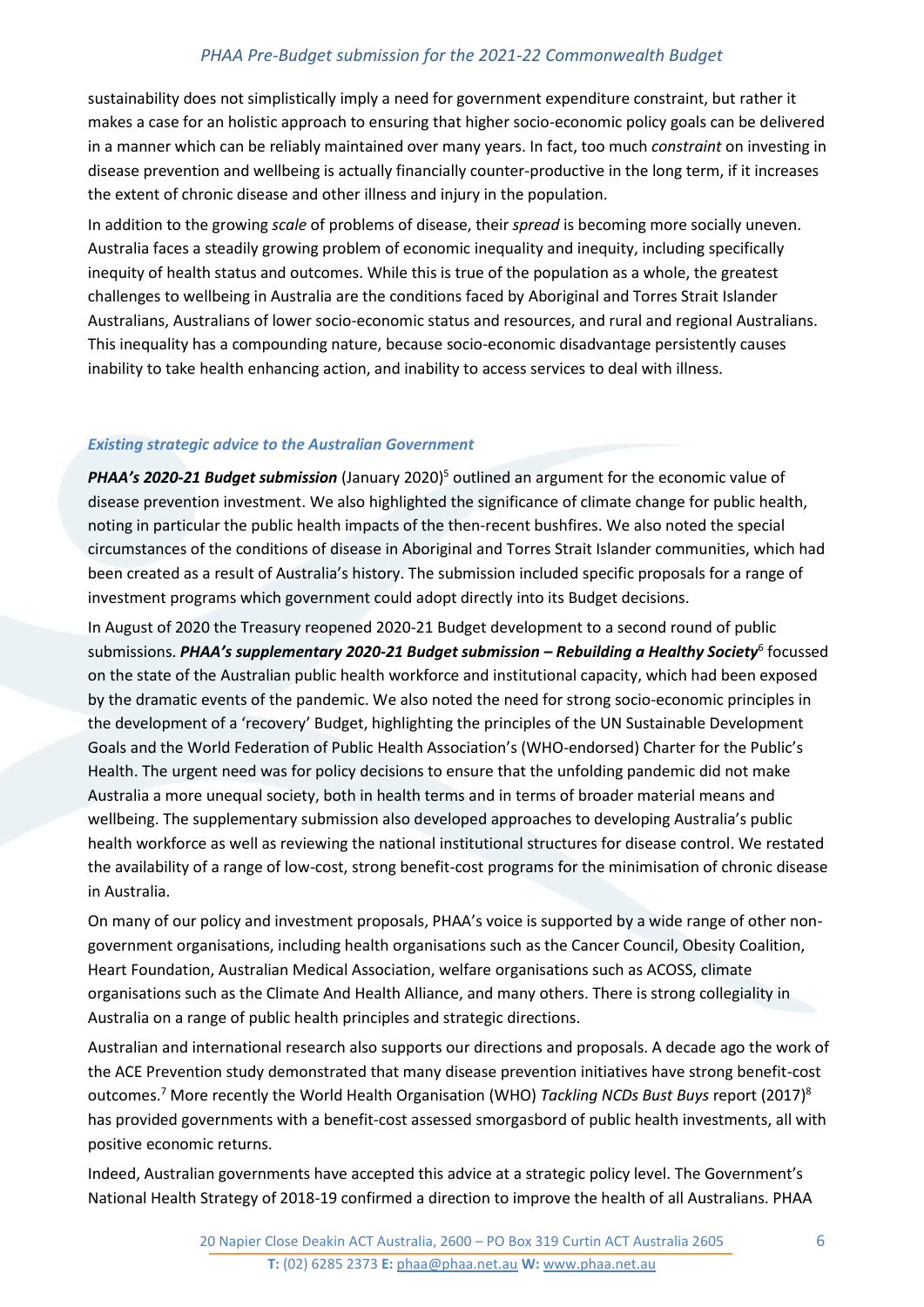anticipates that the emerging National Preventive Health Strategy will likewise set clear principles and direction for the nation.

Nor have state and territory governments lacked for policy commitment, as well as good alignment with the Commonwealth and among each other. These include the *Victorian Public Health and Wellbeing Plan 2019–2023* (2019) 9 , the strong prevention direction in the *[State Public Health Plan for Western Australia](https://ww2.health.wa.gov.au/-/media/Files/Corporate/general-documents/Public-Health-Act/State-public-health-plan/State-PH-Plan-2019-2024/State-Public-Health-Plan-WA.pdf)*  [2019 -](https://ww2.health.wa.gov.au/-/media/Files/Corporate/general-documents/Public-Health-Act/State-public-health-plan/State-PH-Plan-2019-2024/State-Public-Health-Plan-WA.pdf) 2024 (2019)<sup>10</sup>, the *Final Report of the Climate Health WA Inquiry* (2020)<sup>11</sup>, and the *South Australian Health and Wellbeing Strategy 2020 - 2025* (2020)<sup>12</sup>. This suite of directional commitments indicates that the Commonwealth has an opportunity for collegiate action in this policy space, without political or jurisdictional impediments.

## <span id="page-6-0"></span>**A national approach to population health investment**

Australia's rate of health sector investment in preventive health has been less than 2% of health expenditure for at least the past 10 years, and stood at only 1.5% in 2018-19. Leading performance by Canada, New Zealand and the United Kingdom – nations with comparable health systems to Australia's in many ways – are around 5% of total health spending.

Higher preventive health spending is sound long-term financial management. It means reduced disease – and with that reduced health system cost pressure on governments, especially in regard to long-term chronic disease – in future years and decades. In addition, there are some conditions where there are immediate short-term payoffs in reduced illness and health system costs (e.g. skin cancer, alcohol harms).

PHAA therefore advocates for a standard that 5% of government budget expenditures on health should be directed to prevention at both Commonwealth and state/territory levels.

The Western Australian Government has already announced a policy to reach this point by the year 2029.<sup>13</sup> The South Australian Government has recently begun to indicate a similar policy inclination. However, effectively steering a focus on preventive health expenditure in Australia will require leadership from the Commonwealth Government if the goal is to be achieved.

One obvious way forward is to use a 'future fund' approach. This would provide funding for preventive health programs, campaigns, early detection, and other practical investments. (Note: *research* into preventive health is already provided for by the Commonwealth Government through the Medical Research Future Fund (MRFF)). It is not necessary that full funding of the target investment be reached in the year such a fund is created; funds could accumulate over time. Creating such a fund would be a lasting legacy for the Government.

PHAA estimates that if a 'Preventive Health Future Fund' (PHFF) was fully implemented, following a transition period, this goal would amount to *additional* federal investment on preventive health measures of around \$800 million per annum. Into the long term, stronger preventive investment would reduce Commonwealth health spending pressures by far more than that through reductions in population chronic disease.

One available source of funds to flow into the PHFF fund would be proceeds from the national excise taxation of tobacco products. Even a modest portion of the existing levels of tobacco taxation, which raises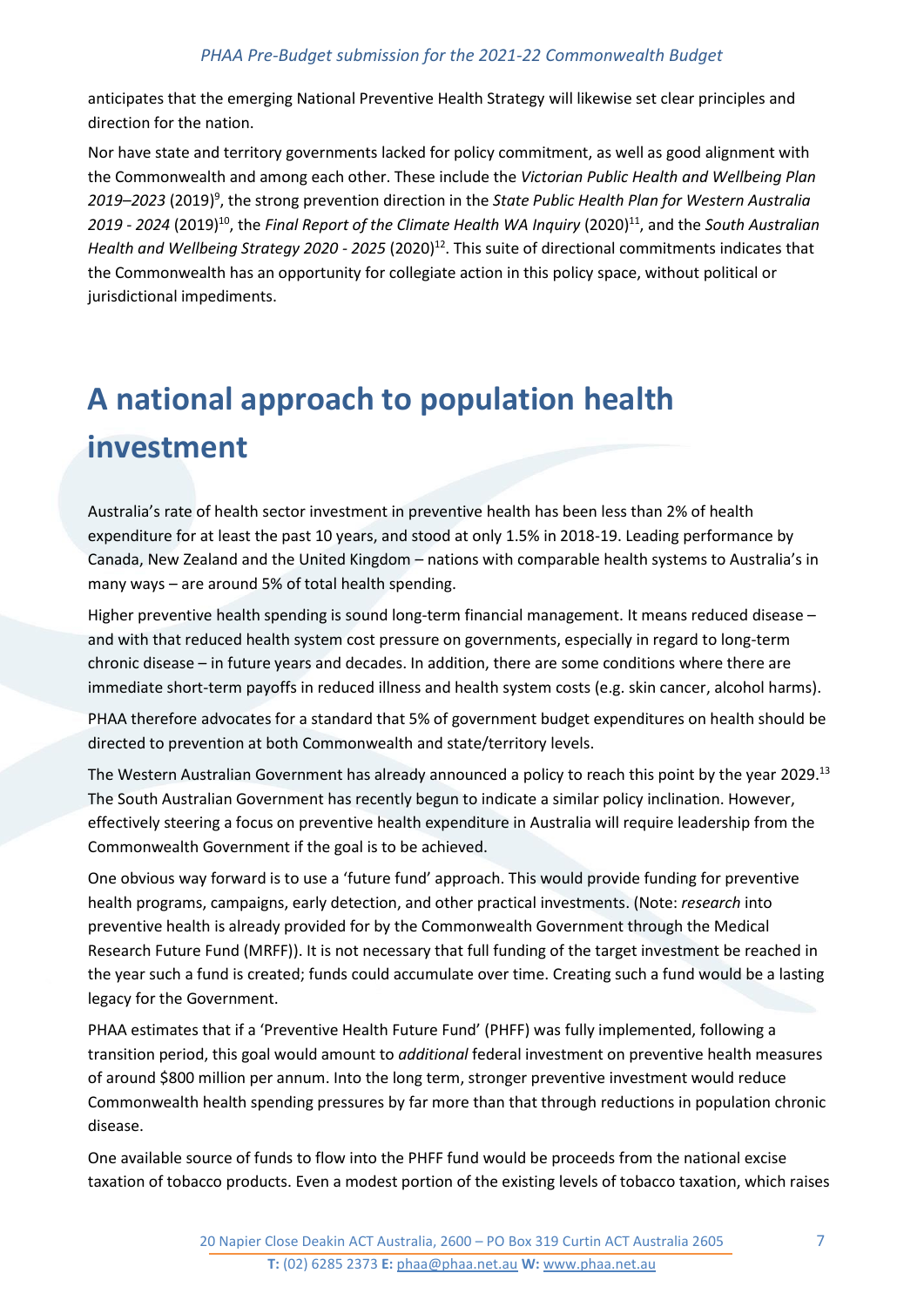around \$17 billion pa in federal revenue at present, would quickly and effectively establish a PHFF.<sup>14</sup> Increases additional to the current tax settings could also be directed to the Fund.

A mechanism to oversee this Fund would be needed. A PBAC/MBAC style expert body should be established to oversee PHFF investment directions in an evidence-based manner so as to maximise disease prevention outcomes, with a focus on the highest needs populations.

Realising this vision would require cooperative work between the Commonwealth and the states and territories. As mentioned above, policy alignment on public health directions is currently very strong. The role of the states and territories in delivering programs funded through a PHFF mechanism would be straightforward, with the Commonwealth Department of Health playing a role of coordination, standardsetting, outcome, and monitoring.

## <span id="page-7-0"></span>**A national approach to a public health workforce**

Australia's existing public health workforce is highly educated, committed and effective in the tasks it is set. However, for many years it has been insufficient in size to address all the population health challenges facing the nation. The pandemic of 2020 exposed this situation, not only in terms of communicable disease response capability, but in the inevitable diversion of public health-trained officials away from other population health concerns. It is strategically urgent that Australia take a coordinated approach to addressing this capacity gap.

The Government's 2017 *Joint External Evaluation of Australia's compliance with the International Health Regulations* (JEE) <sup>15</sup>, and in particular, Australia's *National Action Plan for Health Security* (our response to the JEE) addressed the issue of our public health workforce. The Action Plan identified three priority actions:

- "Use existing data sources, including relevant accreditation schemes, to define the public health workforce in order to conduct forward planning, recruitment of appropriate categories of staff (including toxicology and radiation specialists) and development of future credentialing schemes.
- Work with states and territories to ensure sustainable mechanisms for epidemiologists and other public health professionals at state, territory and local level.
- Develop a long-term strategy that uses current and new channels to increase the international experience of the public health workforce."

PHAA supports these directions. In June 2020 PHAA, the Australasian Epidemiological Association and the Council of Academic Public Health Institutions Australasia (CAPHIA) jointly provided the Commonwealth Department of Health with a proposal highlighting the attraction, education, training, and capability resourcing issues, drawing on the Action Plan and other proposals. But to the best of our knowledge work is yet to commence on the three workforce recommendations in the JEE report or in the Action Plan.

#### *National Cabinet commitment*

In 26 June 2020 the nation's nine governments acting as the National Cabinet released an express commitment to:

- establish a national training program for surge workforce
- prioritise enhancing the public health physician workforce capacity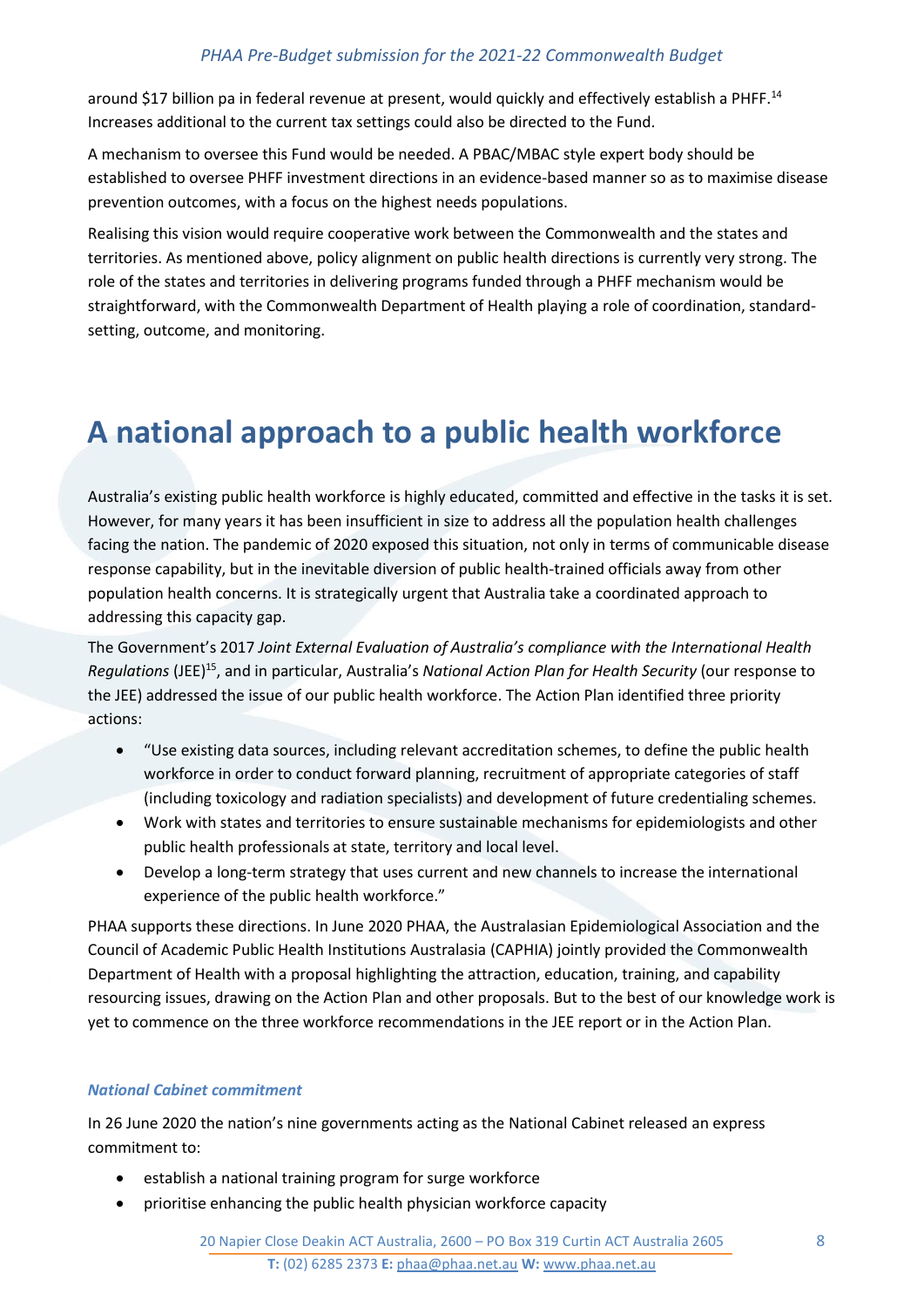consider options for developing a formal public health workforce training program.

However, while emergency repositioning of public servants occurred during the second half of 2020, the National Cabinet's specific commitments do not seem to have been effectively advanced by the end of the year. Noticeably, in the round of Commonwealth, State and Territory budgets released in late 2020, no government announced specific measures to act on these important commitments.

#### *Chief Scientist's Review and recommendations*

In late 2020 National Cabinet tasked the Australian Chief Scientist Professor Alan Finkel to conduct an urgent review of the capability of governments to undertake the essential tasks of tracking and tracing the COVID outbreaks. The resulting *Report of the National Contact Tracing Review* (November 2020)<sup>16</sup> identified the need to integrate a response to tracking and tracing capability with the state of the overall public health workforce. Specifically, the workforce issues could not be successfully addressed by a capability limited by a 'surge' response approach. The relevant recommendations were as follows:

- "3. Workforce and training
	- 3.1 Ensure ongoing investment in the medium to long term in accreditedtraining programs for applied epidemiology and applied public health training.
	- 3.2 The Commonwealth, states and territories should consider increasing the numberof public health training positions in all jurisdictions.
	- 3.3 All states and territories should continually invest in training surge workforces to be employed in a reserve capacity.
	- 3.4 Ensure there is capacity for the Commonwealth to mobilise a trained contacttracing surge workforce through the Australian Public Service to assist states and territories with contact tracing should the need arise.
	- 3.5 Continue funding rapid deployment capability to coordinate a standby pool of equipment (including personal protective equipment and transportable laboratory equipment) and senior clinical and public health experts for extreme situations requiring surge capacity anywhere in Australia.
	- 3.6 Undertake forward planning for the pathology laboratory workforce, given the ongoing requirement for high volume testing in the near and medium term."

After considering this Review, on 13 November 2020 National Cabinet released a statement that it:

"… *endorsed the review led by Australia's Chief Scientist Dr Alan Finkel of the contact tracing and outbreak management systems in each state and territory and agreed to adopt all 22 recommendations*."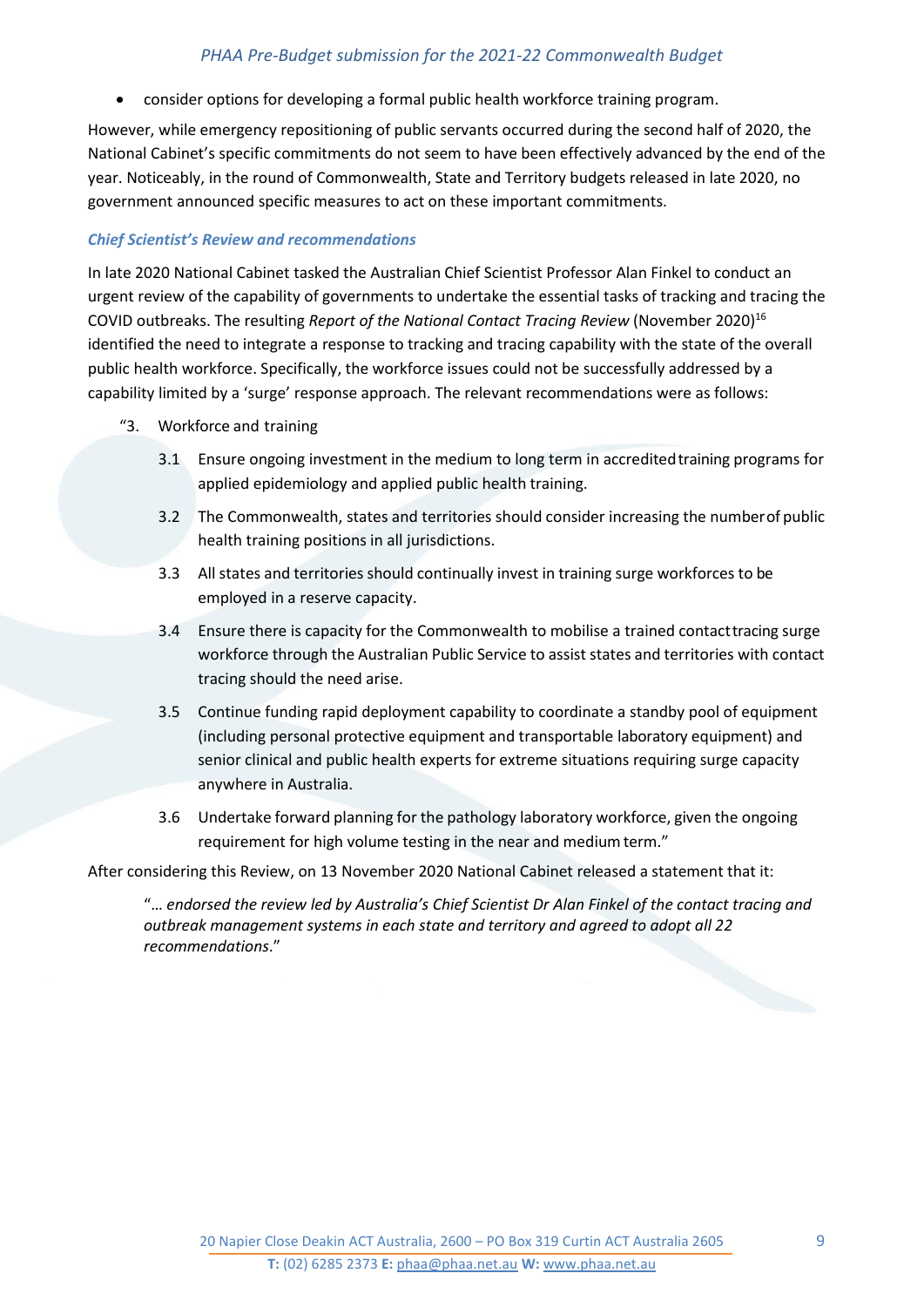#### *Possible framing of a response to workforce needs*

PHAA suggests that a response to the needs of the workforce should have a near-term urgent response to set in motion attraction and training of a growing public health workforce, as well as a longer-term approach captured by a national strategy.

Firstly, there should be a proposal for the Commonwealth, in partnership with all states and territories, to develop and fund a *National Public Health Officer Training Program*. The principles of such a program would include that all jurisdictions, including the Australian Government:

- 1. Commit to funding and conducting an ongoing Public Health Officer Training Program sufficient to ensure that Australia is well prepared to deal with future communicable and non-communicable disease challenges;
- 2. Establish a system of recruitment into the training program, with minimum targets for each jurisdiction;
- 3. Agree consistent national training standards;
- 4. Provide for recruits from both medical and non-medical education/career backgrounds; and
- 5. Provide for the program to meet the needs of public health sub specialities including Aboriginal and Torres Strait Islander Health, biostatistics, epidemiology, and others.

We would not be starting from scratch, as it has been widely recognised that NSW Health has a longestablished program of this kind, and we understand that NSW Health has indicated a willingness to cooperate in the planning and development of a national program.

The second part of the proposal would be to establish a *National Public Health Workforce strategy*. While the training program would focus on recruiting and training the workforce in the near-term, there is still a need to ensure an appropriate long-term approach to our workforce structure. Such a long-term strategy would:

- 1. Establish the clearest possible understanding of the current public health workforce. This should include quantum of workforce, stability, growth levels, current skill and training levels, areas of focus, training opportunities, development pathways, and areas of unmet demand;
- 2. Engage with the necessary stakeholders across government (federal, state-territory and local) to establish current and anticipated needs, and assess existing investment in staff, programs and training initiatives;
- 3. Examine the current training infrastructure including the capacity, throughput and standards of tertiary education and other providers;
- 4. Consider issues of competencies, accreditation, registration at the level of individual, training providers and employing institutions;
- 5. Consider and make recommendations relevant to both medical and non-medically trained members of the current and future public health workforce;
- 6. Draw on models for the above from similar professional groups within Australia and from PHW accreditation structures overseas to guide recommendations on issues; and
- 7. Make clear recommendations relevant to all stakeholders aimed at improving the quantum and standard of the public health workforce in Australia for the medium and long term.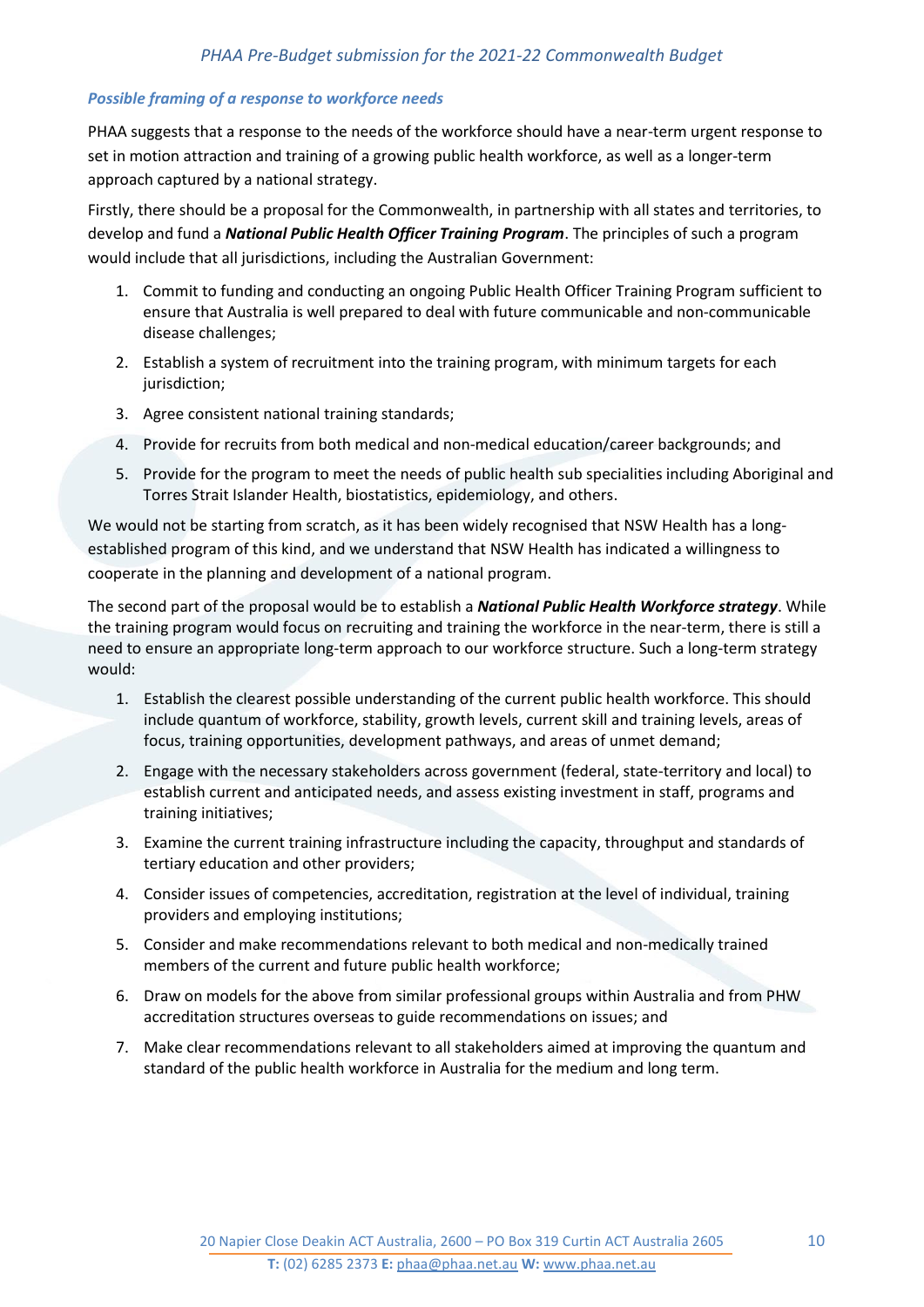## <span id="page-10-0"></span>**Near-term chronic illness program investments**

#### *Proposals made in PHAA's 2020 submissions*

Many non-communicable diseases are preventable simply by modifying consumption and other behavioural habits. Further, engagement in unhealthy behaviours has a clear socio-economic gradient, such that the most disadvantaged and vulnerable people are more likely to be become the least healthy, and are most likely to engage in consumption and behaviour that exacerbates ill health.

In PHAA's 2020-21 Budget submission (January 2020)<sup>5</sup>, we outlined arguments for a stronger preventive health effort by the Australian government. Our submission included a number of well-developed, readyto-roll program options, which remain available for immediate inclusion in the upcoming *National Preventive Health Strategy,* or as program initiatives for the 2021-22 Budget.

Such investments should be designed and conducted against the principle of directing resources to those with the greatest need. Initiative choices should give due weight to the societal drivers of health and wellbeing at every opportunity.

#### *Delivery through the National Preventive Health Strategy*

PHAA anticipates that, when it is finalised, the Government's National Preventive Health Strategy will include an implementation plan for program initiatives, potentially including programs resembling those mentioned above. PHAA has supported the Government's work on the NPHS since Minister Hunt announced the initiative at PHAA's Preventive Health Conference in Melbourne, May 2019. The NPHS would appear to be the appropriate vehicle to announce and follow through on disease prevention initiatives.

Through the NPHS and the 2021 Budget, the Government should commit to substantial and sustained programs and social marketing campaigns including:

- Cassation and reduction of tobacco use;
- Reduction of alcohol consumption, especially for those consuming alcohol at risky levels;
- Reduction of sugar-added beverage consumption;
- Reduction of junk food consumption:
- Promotion of healthy diets and dietary patterns;
- Reduction of harm associated with gambling;
- Better maternal and childhood health.

The role of marketing of unhealthy products, and the counter-balancing role of social marketing campaigns for health, need to be clearly understood. Many aspects of health, and the prevention of disease, involve individual choices and behaviour which are influenced – or manipulated – by product marketing. In Australia an under-regulation of such marketing has left many marketplaces and consumers vulnerable to the enormous resources of the advertising industry.

The marketing practices of industries selling unhealthy products are highly active in trying to shape individual behaviours towards the consumption of unhealthy but profitable products. <sup>17</sup> All too often, such marketing practices do not affirm individual freedom of choice, but instead seek deliberately to manipulate and undermine real personal choice. Arguments about commercial 'freedom' are often simply justifications of a licence for unhealthy product suppliers to manipulate consumers and dominate marketplaces. Such dominating influence does not promote personal freedom or personal wellbeing, but in fact reduces both.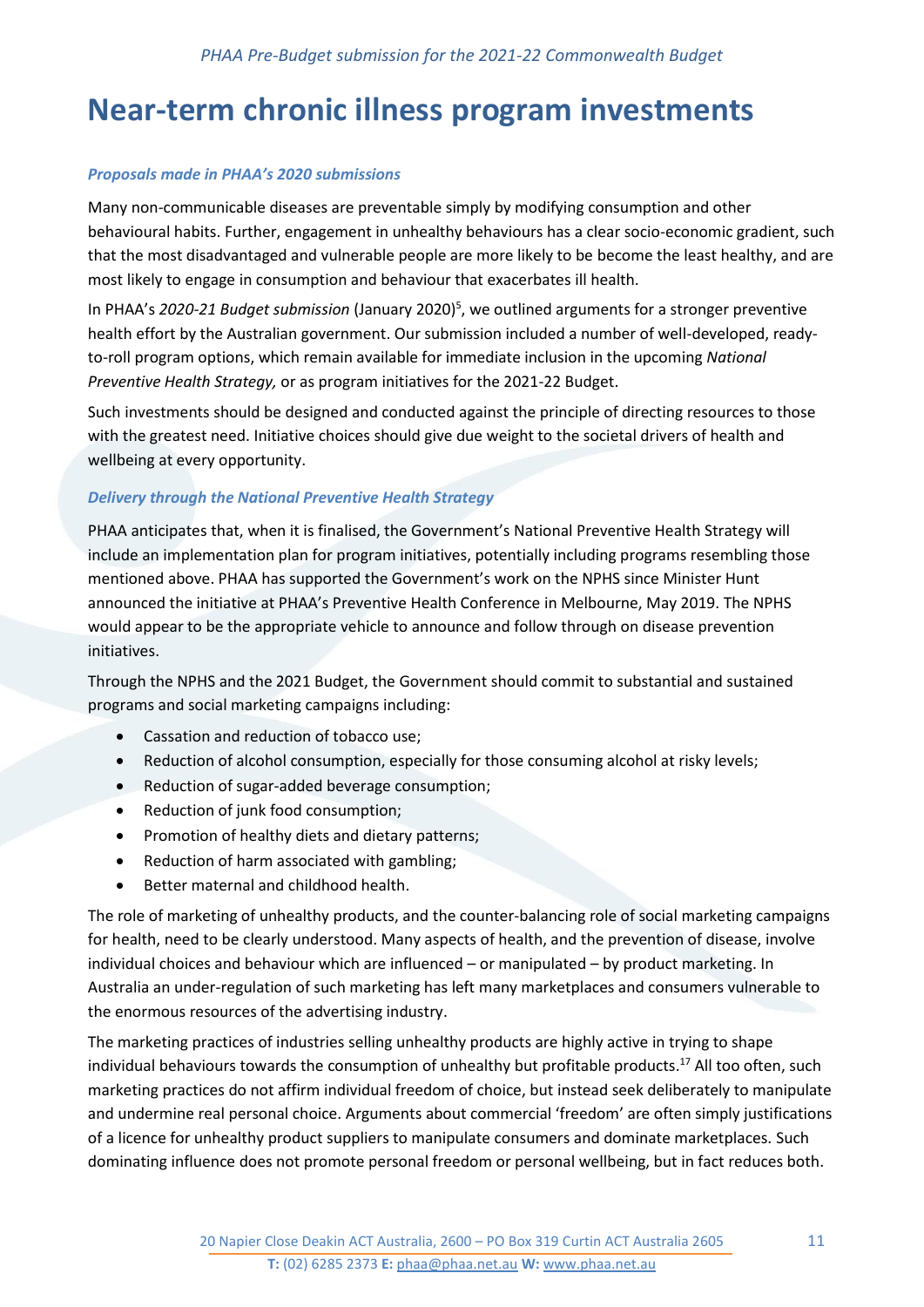Real personal choice can instead be empowered by sustained and effective programs to promote healthy behaviour and disease prevention.

Sustained programs to help people make healthy consumption choices have proven effective in many domains in the past. Positive information campaigning is simply a modern necessity to provide a counterbalance to harmful product marketing. Such social marketing campaigns work, but only when they are delivered at substantial scale and sustained over time. Investments of this kind yield social and wellbeing benefits and over time, repaying the public investment through reduced health system expenditure and other public costs. Effective and sustained social marketing campaigns and related programs help people to achieve reductions in harmful consumption habits (tobacco, alcohol, sugar-added beverages, junk food, etc), and increase healthy activities (physical activity and promoting healthy diets).

## <span id="page-11-0"></span>**The role of welfare and equity in a healthy population**

2020 has dramatically highlighted the role of income and wage support, in our society. PHAA strongly supports the 'Raise the Rate for Good' campaign led by the Australian Council of Social Service (ACOSS), because of the powerful role of social determinants in influencing population health outcomes. The Raise the Rate campaign calls on the Australian Government to maintain the mid-2020 increase in JobSeeker payment of \$550 per fortnight, and the new Youth Allowance Payment (including the 'Coronavirus Supplement').

Health at a population level is directly undermined by poverty in the community. Reducing the recent levels of income support payments will directly increase the number of Australians living in poverty. The poverty line in Australia has been estimated to be around \$480-\$500 per week for a single person with no children, including housing costs. Before the COVID-19 pandemic, the rate of pay of \$40 or less per day for people on Newstart, Youth allowance, and related payments was insufficient to cover the basic costs of living.

ACOSS surveys in 2019 found that of people on the old \$40/day rates, 84% skipped meals to save money, 66% did not use heating in winter, and more than half had less than \$100 per week left after housing costs. <sup>18</sup>A separate survey of young people revealed that they were struggling to get by on the old rate for Youth Allowance of \$32.50/day, with over 60% having less than \$14 a day left after paying their rent, over half couched-surfed or used other unstable forms of accommodation, more than 9 in 10 skipped meals, and more than 1 in 3 students had withdrawn from their studies because of a lack of funds.

In 2020 the number of Australians unemployed and seeking income support rose dramatically. PHAA applauds the Australian Government's decision to supplement JobSeeker and Youth Allowance payments during this time. This has softened the blow for the many newly unemployed Australians, and those on income support payments pre-COVID-19 reported significant improvements in health behaviours and quality of life.

The result was that in April 2020 when ACOSS again surveyed people receiving the JobSeeker payment, 93% said they were now able to afford fresh fruit and vegetables, 75% said they were now able to pay their bills, and 69% said they were now able to pay for essential medical and health treatments. Conversely, 94% indicated that removal of the supplement would have a significant or extreme impact on their ability to cover the cost of essentials.<sup>19</sup>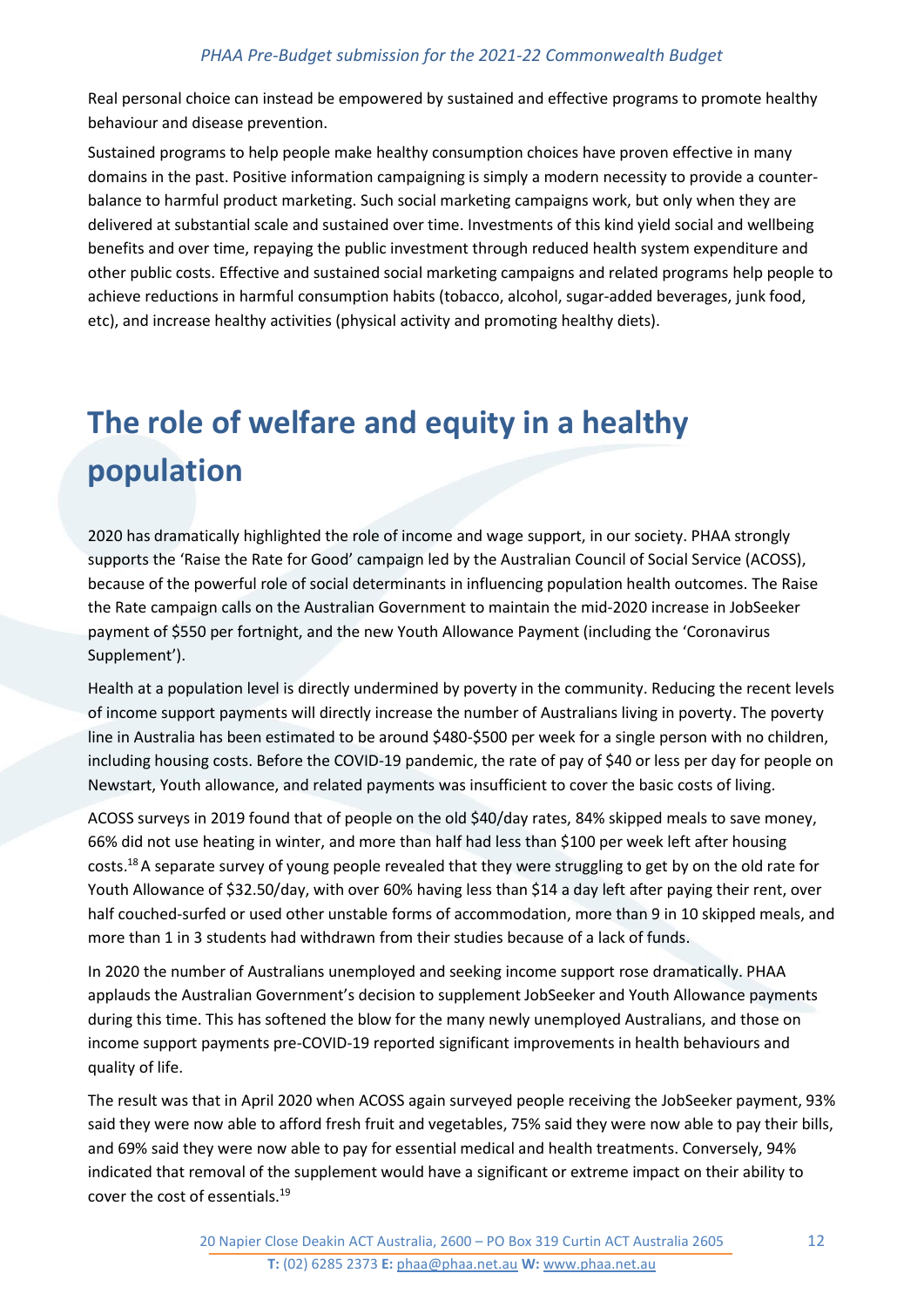Research at the ANU's CSRM has also demonstrated the role of the rate increases in keeping Australians out of poverty, with direct effect on their food security and health, among other forms of wellbeing.<sup>20</sup> Systematically created social differences such as those faced by individuals on income support are a growing threat to national wellbeing and productivity, and to the idea of a 'fair go' in Australian society.

Being healthy requires the fundamentals of stable housing, affordable nutritious food, and access to affordable healthcare. Raising in the rate in 2020 has helped make this a reality for millions of Australians. We therefore urge the Australian Government to ensure that the 2021-22 Budget maintains income support for as long as is necessary to support social equity through the pandemic situation.

## <span id="page-12-0"></span>**Climate change and the population's health**

The connections between climate and health, and the importance of systemic changes in Australia to recognise and address them, have been highlighted in 4 major reports recently released – the *Lancet*  Countdown report (2020)<sup>21</sup>, the MJA-Lancet Countdown report (2020)<sup>22</sup>, the *Report of the WA Climate* Health Inquiry (December 2020)<sup>23</sup>, and the *Climate and Health – Preparing for the Next Disaster* report by the Grattan Institute (December 2020)<sup>24</sup>. Between them, these reports make clear that health impacts are happening now and accelerating; Australia has not been doing enough, and we are running out of time to turn the tide.

The Paris Agreement seeks to limit global warming to well below 2°C, and ideally to 1.5°C, but the situation has already reached an average of 1.2°C globally, and 1.5°C in Australia. The impacts here are significant:

- 22% increase in exposure to fire in the past 15 years;
- averaged across Australia, there were more days over 39°C in 2019 than in the rest of the period since 1960 combined;
- more intense heatwaves are resulting in excess ambulance demand, hospital admissions, and mortality;
- changing patterns of infectious disease;
- rising food insecurity;
- the impacts on mental health will continue to increase and unfold as time goes on; and
- health costs associated with mortality due to air pollution are estimated at \$5.3 billion per year.

Despite the clear evidence of impacts in the reports cited above, Australia continues to defy the science. We are the only OECD country to have worsened the carbon intensity of our energy supplies over the last 3 decades, and we are now 36% worse than the global average.

The current position also defies economic logic. Compared with current commitments, limiting warming to 1.5°C by 2100 would generate a global accumulated net benefit of at least \$US265 trillion, or more than 3 times annual global GDP.

The longer we delay serious action, the harder the position will be to rectify. Right now, the global emissions reduction effort required to meet the Paris Agreement target is a reduction of 7.6% annually. If we wait another 5 years, this will rise to 15.4% annually, and the impacts are making the task all the more difficult. The emissions from the 2019-20 fires in NSW and Victoria alone were more than equivalent to a year's worth of Australia's annual emissions.

The recommendations from the Climate Health WA Inquiry and the Grattan Institute report (cited above) centre around the need for governance and system structures which recognise the links between climate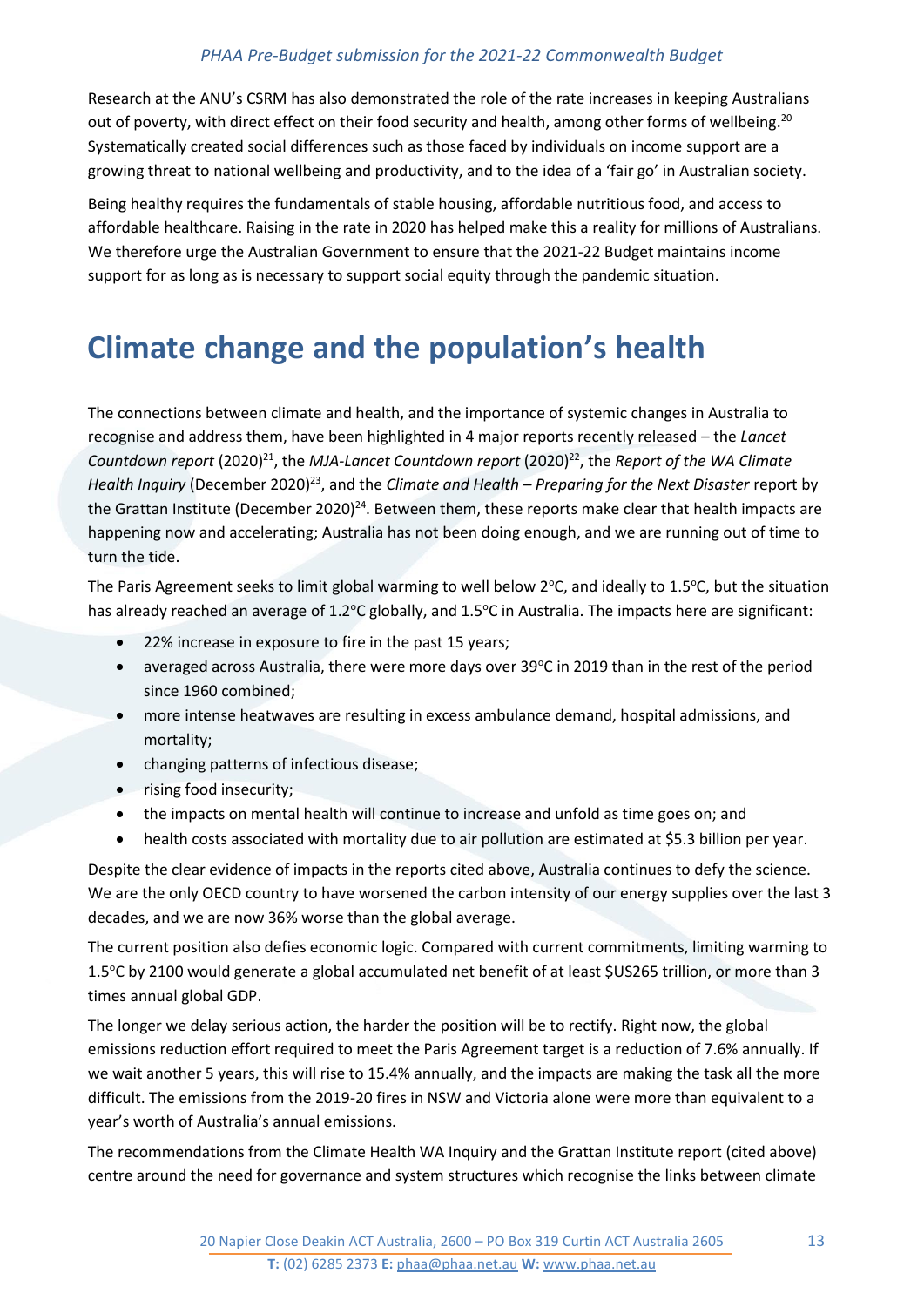change and health, and leadership at a national level to complement the work being done predominately in the states and territories so far.

PHAA support the recommendations of the Climate and Health Alliance to –

- 1. conduct a national climate and health consultation;
- 2. establish an AHPPC subcommittee on climate and health;
- 3. establish a Sustainable Development Unit in the Commonwealth Department of Health; and
- 4. develop a roadmap for the health sector to zero emissions.

We therefore urge the Government to move decisively to address these challenges in the coming 2021-22 Budget, and in its broader policy-making.

## <span id="page-13-0"></span>**Aboriginal and Torres Strait Islander health**

Major efforts have been undertaken in recent decades to improve Aboriginal and Torres Strait Islander people's health. Life expectancy has increased notably, with encouraging reductions in mortality rates from chronic diseases. Correspondingly, between 2012 and 2017, Aboriginal and Torres Strait Islander life expectancy at birth rose by over 2 years.

Nonetheless, it is vital that effort to maintain the increase in life expectancy is reinforced, as the gap in overall life expectancy between Aboriginal and Torres Strait Islander people and other Australians remains largely unchanged. It is unacceptable that, according to the 2019 Closing the Gap report, "The target to close the gap in life expectancy by 2031 is not on track",<sup>25</sup> and it is widely believed that the target cannot be achieved within the present Closing The Gap timeframe. It is urgent that the underlying causes of the gap are addressed. This must involve deliberate, coordinated and long-term commitments, developed and delivered with and by Aboriginal and Torres Strait Islander people.

Serious health care challenges remain for Aboriginal and Torres Strait Islander Australians. Rheumatic heart disease remains a massive concern. Alarmingly, mortality from cancer is actually rising, and the 'gap' in cancer mortality compared with the general population is growing. Rates of suicide remain far too high.

The health conditions of young Indigenous Australians should be a key focus. Aboriginal and Torres Strait Islander Australians have a younger age profile than the general population, with a median age of 23 compared with 38 (as at the 2016 Census). Over 60% of Indigenous Australians are aged under 30.

There are a number of current programs working to prevent disease in very young Aboriginal and Torres Strait Islander people between 5 and 8 years old. However, there is a lack of targeted attention to people from the adolescent years through to around age 25. This broad age group is formative of many lifelong health problems. Illnesses related to consumption habits (smoking, alcohol, sugar-added products and junk food) resulting in diabetes, cardiovascular disease, rheumatic heart disease, oral health problems, as well as mental health problems often have their genesis in this neglected period of adolescence and young adulthood. Specifically, there is evidence of a link between hearing loss in childhood and subsequent incarceration of Aboriginal people.

We note that the current *National Aboriginal and Torres Strait Islander Health Plan*, due to remain in effect until 2023, has not in fact been adequately funded to achieve its outputs. We note and welcome initiatives in the 2020-21 Budget in the area of Indigenous health. However further work will continually be needed, and indeed no Budget in the near or medium term will be able to ignore the need for further initiatives to Close The Gap. To give broad direction to such needs, the COAG Joint Council on Closing the Gap have set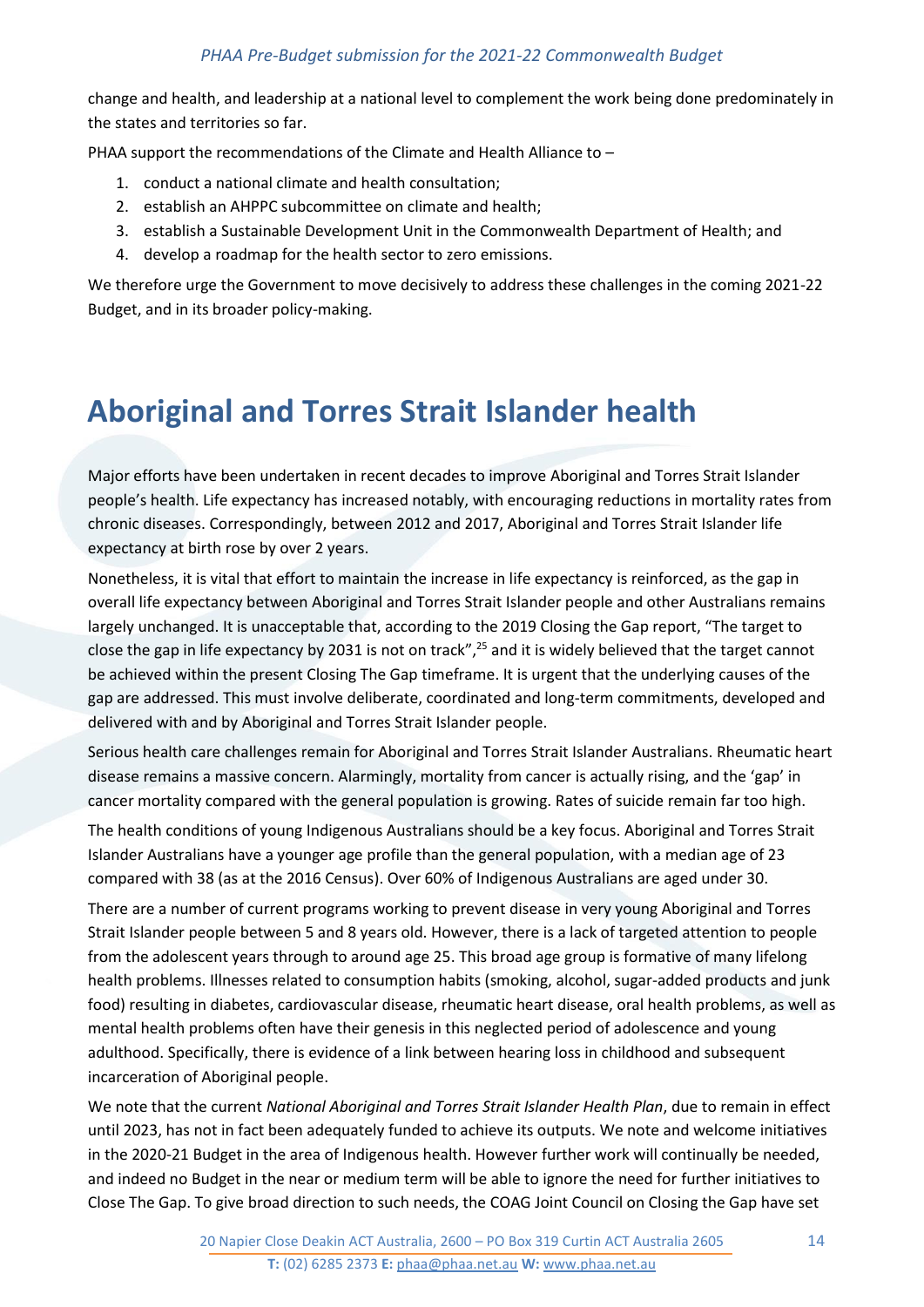out priorities to accelerate improvements in life outcomes of Aboriginal and Torres Strait Islander peoples by:

- developing and strengthening structures to ensure the full involvement of Aboriginal and Torres Strait Islander peoples in shared decision making at the national, state and local or regional level and embedding their ownership, responsibility and expertise to Close The Gap;
- building the formal Aboriginal and Torres Strait Islander community-controlled services sector to deliver closing the gap services and programs in agreed priority areas; and
- ensuring all mainstream government agencies and institutions undertake systemic and structural transformation to contribute to Closing the Gap.

PHAA urges the Government to adopt substantive and durable commitments aligned with the priorities identified by the National Health Leadership Forum (NHLF), the national representative body for Aboriginal and Torres Strait Islander peak organisations advocating for Indigenous health and wellbeing, which include:

- "Promote self-determination across national institutions, through Constitutional reform and the recommendations that arose from the Uluru Statement from the Heart;
- Close the gap in life expectancy and the disproportionate burden of disease that impacts Aboriginal and Torres Strait Islander people, through system-wide investment approach for the Implementation Plan for the National Aboriginal and Torres Strait Islander Health Plan, with COAG Health Council;
- Prioritise and escalate actions under the National Aboriginal and Torres Strait Islander Health Workforce Plan – to address the massive shortfall in this workforce across all professions and levels, and is essential to improve Aboriginal and Torres Strait Islander health and wellbeing; and
- Acknowledge the adverse impact of racism on the health and wellbeing of Aboriginal and Torres Strait Islander people, and aspects of the health system that prevent people from accessing and receiving the health care they require – and to work with the NHLF and other Aboriginal and Torres Strait Islander health experts in embedding co-design and co-decision making processes to embed culturally safe and responsive health practices and systems."

<span id="page-14-0"></span>Finally, noting the vital need for Aboriginal and Torres Strait Islander people to lead health and other initiatives central to their own health, PHAA supports the funding of programs that are initiated and run by Aboriginal and Torres Strait Islander people such as the National Aboriginal Community Controlled Health Organisation (NACCHO).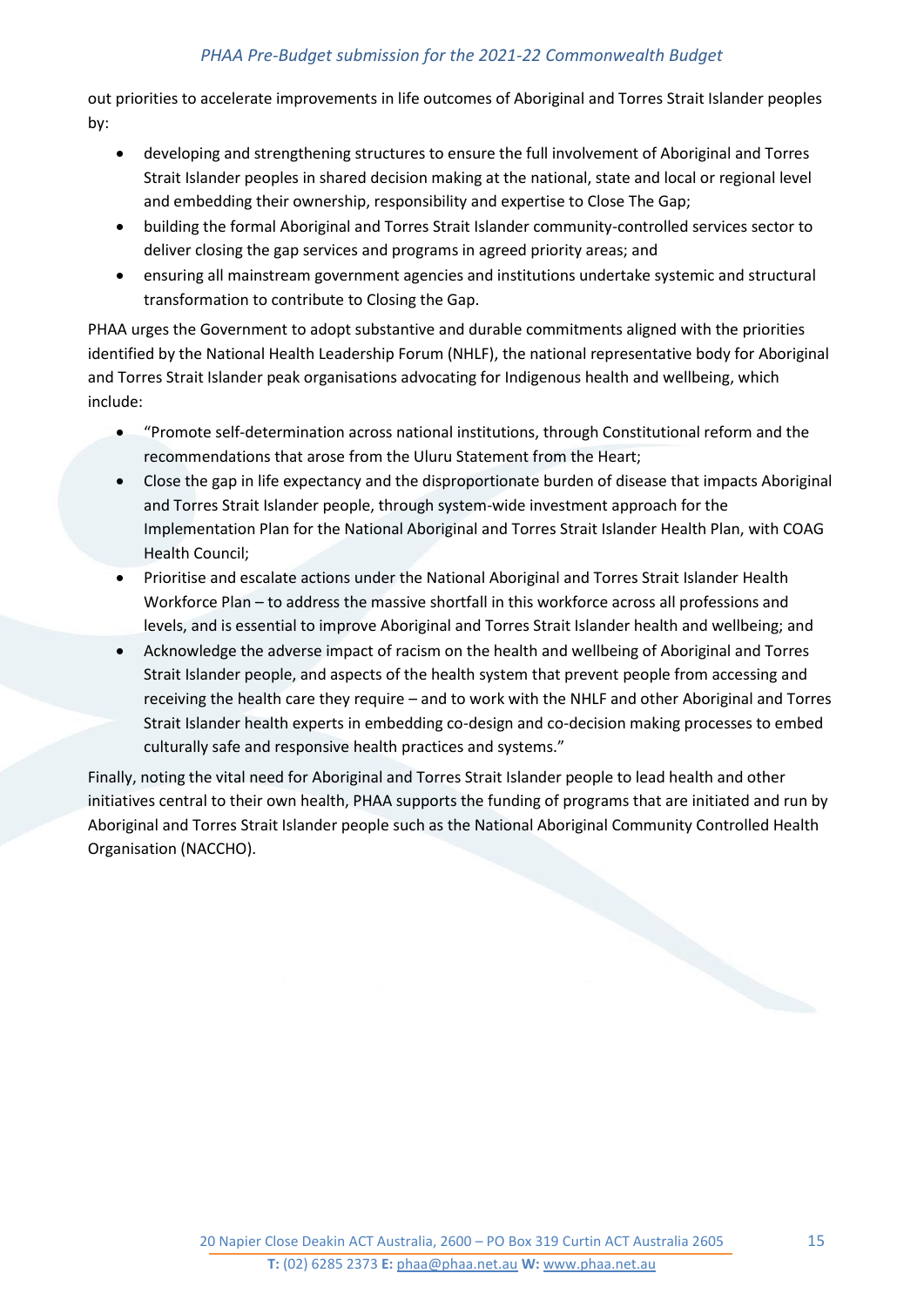## **Conclusion**

This submission has set out the case for preventive investment in health for Australia's future. Every Budget represents a significant set of choices about whether such a future will be embraced, or not. PHAA believes that the 2021-22 Budget will be measured by whether it –

- announces a commitment to a policy of balancing Commonwealth expenditure on health with at least 5% of total expenditure being investment in illness prevention, as opposed to meeting costs of illness treatment
- establishes a Preventive Health Future Fund for the Commonwealth
- provides for the development of a 'mechanism' for evidence-based commitment of the resources held in the Fund
- provides assistance to the state and territories in urgent public health workforce training
- supports the development of a longer-term public health workforce strategy for the nation
- initiates, through the Budget and/or the National Preventive Health Strategy, program initiatives to address the major drivers of chronic disease in Australia
- maintains a commitment to an equitable Australia through the welfare system
- acts to address climate change and its impacts on the population's health
- acts to Close The Gap regarding the health and wellbeing of Aboriginal and Torres Strait Islander Australians.

The PHAA appreciates the opportunity to make this submission. Please do not hesitate to contact our National Office should you require additional information or have any queries in relation to this submission.

Parm Weeranasthi

Professor Tarun Weeramanthri Adjunct Professor Terry Slevin President Chief Executive Officer PHAA PHAA

January 2021